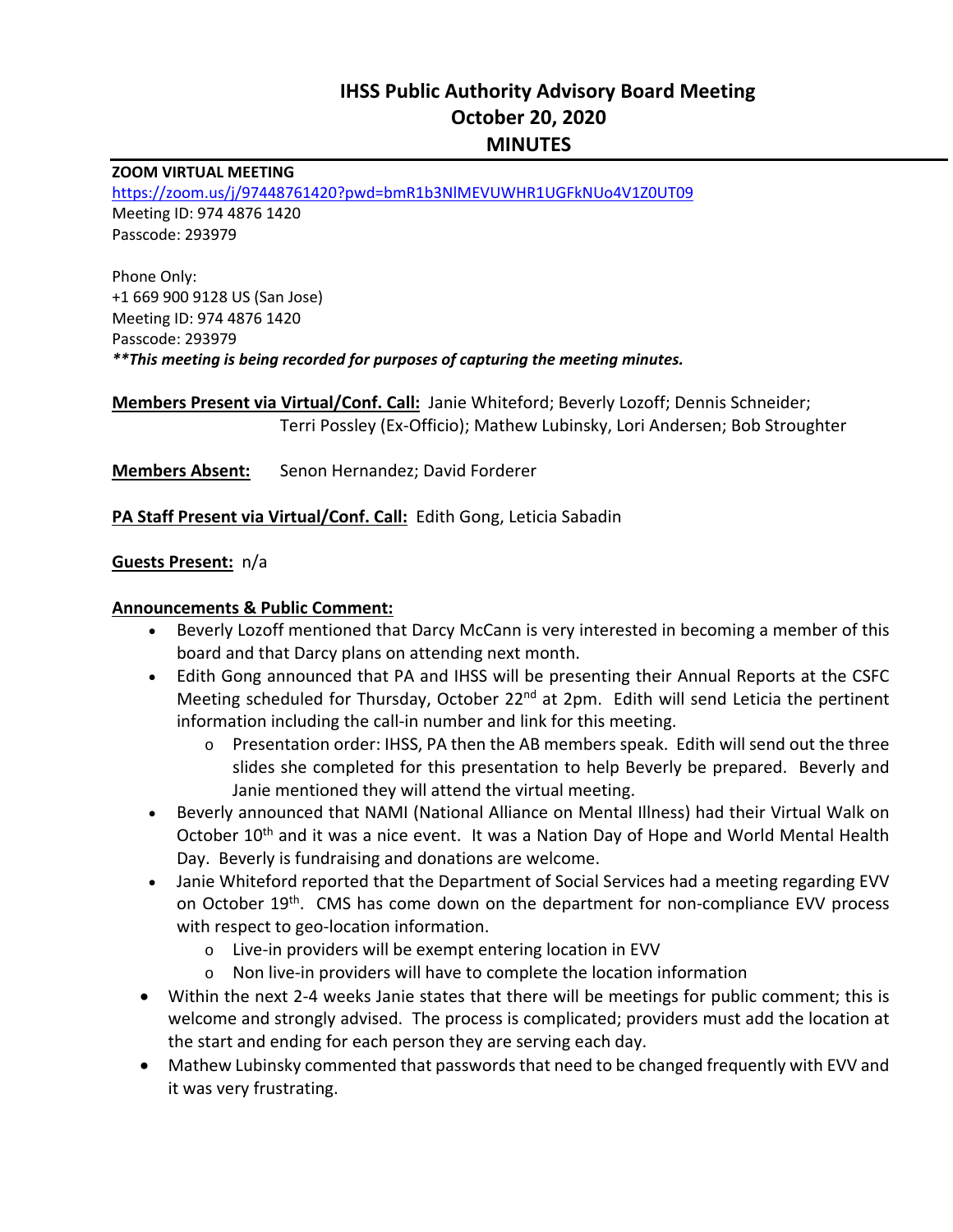#### **Approval of Minutes:**

- Motion by Janie Whiteford to approve the September 15, 2020 meeting minutes as written, seconded by Bob Stroughter, vote was unanimous.
	- $\circ$  Quick discussion on the length of the minutes. Going forward, the board suggested shortening the minutes to bullet points with only key information. All members in attendance were in agreement.

## **Update on the Change in By‐Laws:**

- Terri Possley reached out to County Council and did hear back from Luke Edwards. The Board finalized the language and the last communication was on September  $17<sup>th</sup>$ .
- Janie has asked for Luke Edwards' contact information so that the AB members can advocate and push this along since it has been a very long time in getting this approved and finalized.
- Terri will send Leticia Luke's contact information and Leticia will forward to all AB members.
- Leave this item on the agenda for next month.

## **Shared Housing Overview:**

- Janie Whiteford has not been able to connect with Debbie Thompson (CDSS) but is still trying.
- Janie mentioned this topic in the EVV stakeholder meeting yesterday but did not get anywhere with this.
- Janie will setup a conference call between herself, Debbie and Mathew Lubinsky.
- Leave this item on the agenda for next month.

#### **In‐Person Initial Assessment/CICA Involvement:**

- Janie stated that this is also on her to-do to mention to Debbie Thompson. This topic was discussed at CICA and no updates at this time.
- Leave this item on the agenda for next month.

## **PROGRAMS REPORT**

Six months have passed since the shelter‐in‐place order in mid‐March. While remote work has its share of challenges, the Public Authority team continues to serve consumers and providers with care and compassion as efficiently and effectively as possible. Our office remains closed to the public, however certain staff do come into the office and we continue to operate under the county's social distancing protocols to minimize exposure.

*Below in yellow/\*asterisks were topics that were highlighted and mentioned.* 

## **Benefits Administration:**

There are **12,220** IPs enrolled in the Valley Health Plan with **4,004** of those in the Classic Plan and **8,216 i**n the Preferred Plan. **12,845** IPs are enrolled in the Dental/Vision plans. There were **54** Smart Pass VTA Cards issued.

## **Enrollment:**

Number of IPs enrolled: **484**  Number of IPs partially done: **692 (cumulative)**  Fingerprints needing to be redone to date: **13**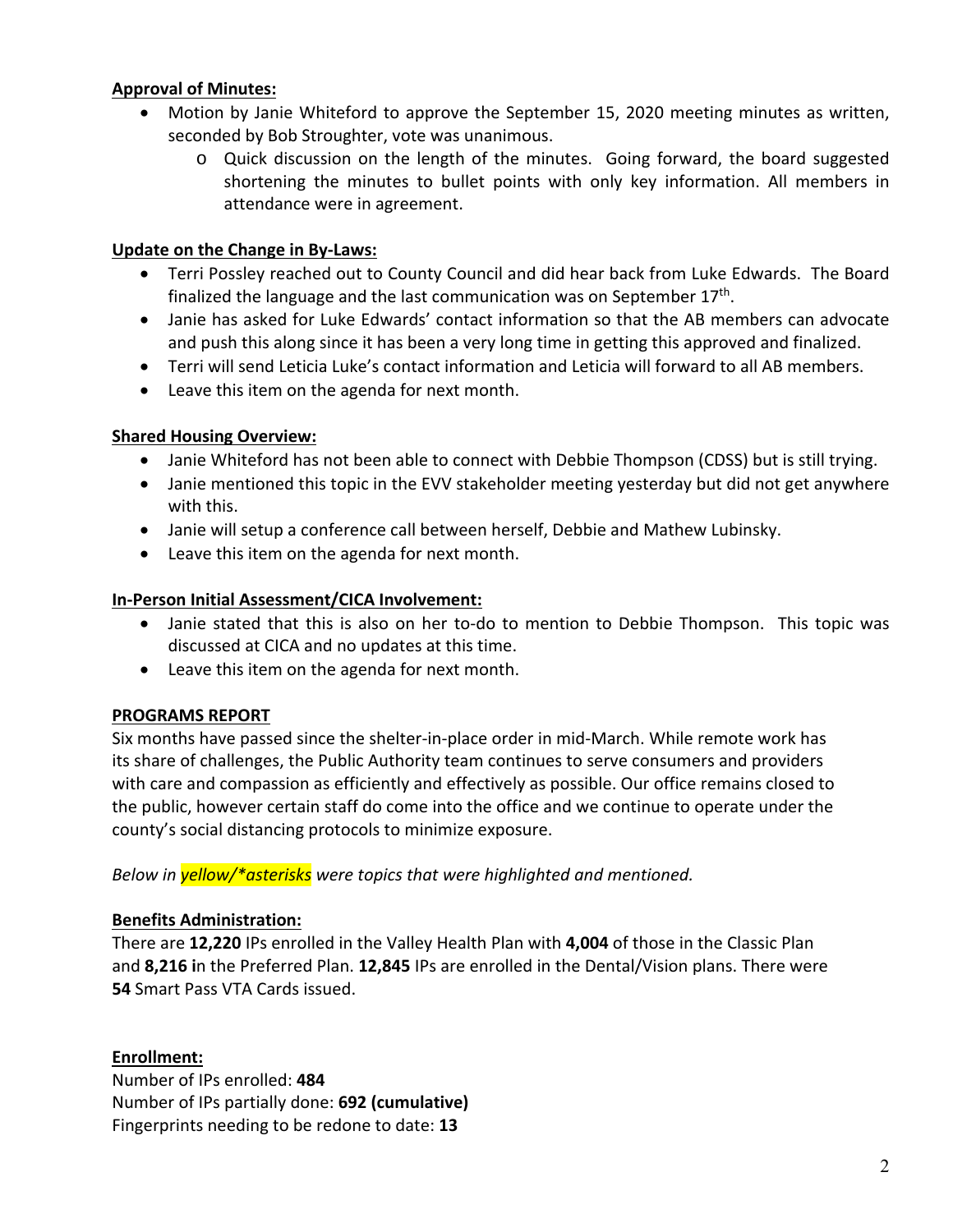Scheduling an email/phone appointment is 10 days out (8 business days) from the time an IP completes the viewing of the orientation videos.

Group sessions with the union are still suspended due to the shelter in place order. LiveScan locations continue to be opened so IPs are getting background checks completed without issue.

## **Registry Services:**

Referral lists continue to be given over the phone, emailed and mailed remotely. There are **361**  active IPs on the registry and **1,713** active consumers. The Registry:

- Completed **48** new consumer intakes and reactivated **42** consumers
- Attained **39** matches
- Provided **459** new interventions with over 227 hours spent on the interventions
- IPs using the new automated monthly check‐in: **159**

**Care Coaching:** The Registry received **15** referrals for Care Coaching in September.

- **14** remote care coaching consultations were conducted
- Total active consumers **57**
- Total inactive consumers **252**

**Urgent Care Registry:** There were **42** hours of urgent care services authorized to 5 consumers.

**\*Emergency Backup Registry:** There were **no** requests for emergency backup providers this month. The registry staff has a total of **53** providers on the emergency backup registry.

**Registry Introductory Training (RIT): One** remote RITs was held.

- **11** interviews were conducted
- **34** references were called with **30** completed reference checks
- **6** providers were added to the registry (1 provider was reactivated)

**\*EPG (formerly PPE):** A total of **50** kits were mailed with **34** sets going to IPs and **16** sets to Consumers for a total of **540** masks and **700** pairs of gloves.

SEIU dropped off 5,000 surgical masks for the PA to distribute to providers and consumers needing PPE. The current state supply will be distributed first and then the SEIU masks will be distributed. The PA is grateful for the generous donation.

● Mathew Lubinksy asked about more PPE availability and Edith told him they can speak off-line and get that taken care of for him and his IHSS care providers.

**Public Authority Phone Calls:** Calls continue to go to voicemail, are retrieved by staff and called back remotely. Therefore, only total inbound calls are reflected below and will continue until all staff return to the office. The PA received a total of **4,856** voicemails/phone calls. Breakdown of the calls:

- **Registry 1,378**
- **Enrollment 1,330**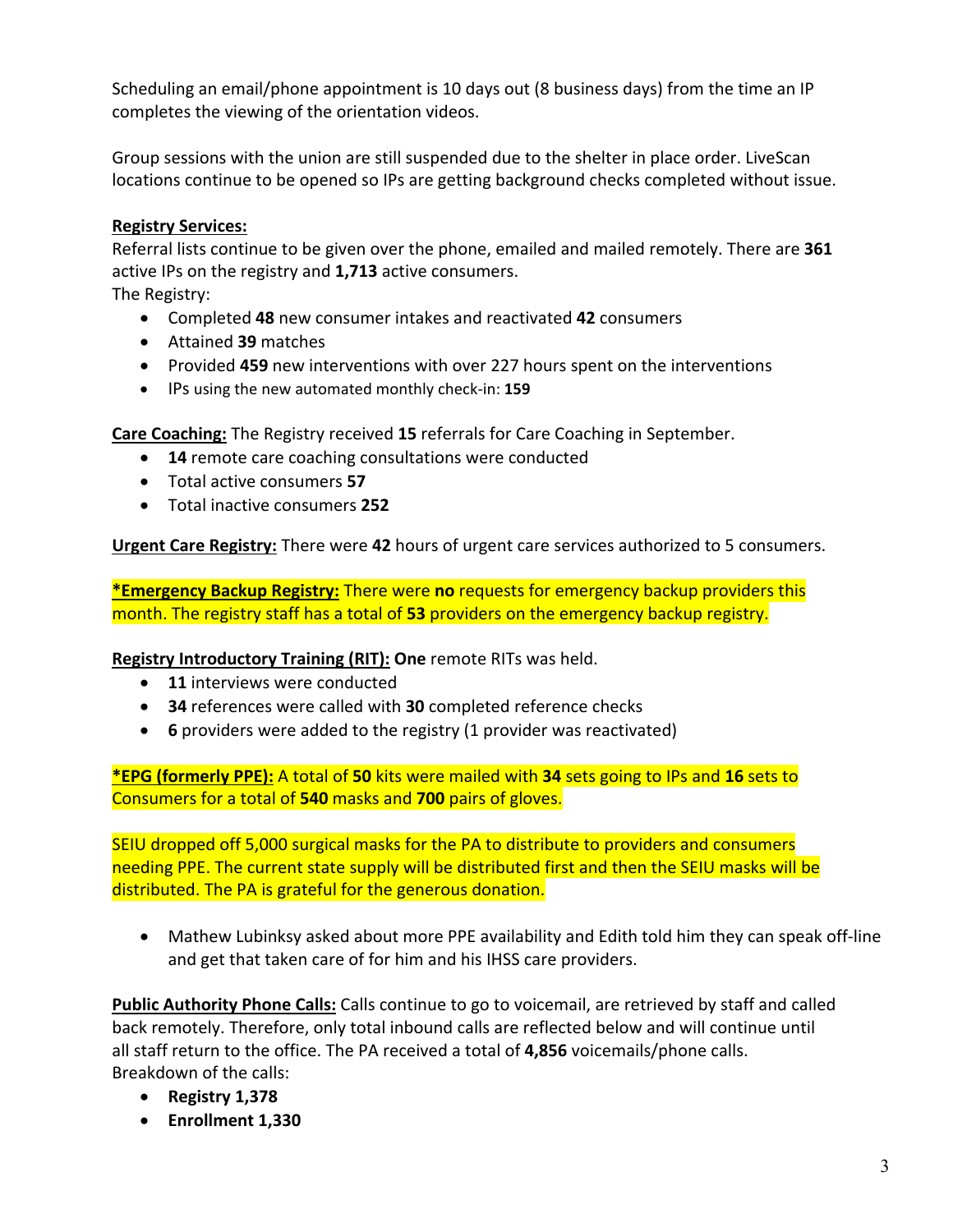- **General 102**
- **Benefits 1,466**
- **Training/PPE 580**

**\*IP Trainings Provided:** Six classes were held in September with four of them online (\*). 62 IPs were trained with \$1,500 made in incentive payments. Class details:

| <b>Date</b> | <b>Class</b>                  | Lang       | <b>Trained</b> | Registered | % No Show |
|-------------|-------------------------------|------------|----------------|------------|-----------|
| 9/10        | <b>CPR</b>                    | English    | 12             | 17         | 29%       |
| 9/15        | Mental Health*                | English    | 17             | 18         | 6%        |
| 9/17        | <b>CPR</b>                    | Spanish    | 8              | 16         | 50%       |
| 9/24        | Last Phase of Life*           | Vietnamese | 3              | 8          | 63%       |
| 9/26        | Safety & Infection Prevention | Spanish    | 5              |            | 43%       |
| 9/29        | The Skilled Care Provider*    | English    | 17             | 23         | 30%       |

- **•** Still a high percentage of NO Shows in some classes.
- The Training department continues to work on developing ways to get all IPs that are registered for classes to ensure attendance.

**Staffing:** The Public Authority is fully staffed at this time.

**Electronic Time Sheets:** Santa Clara County has **88.5% %** of IPs and consumers enrolled in electronic or telephonic timesheets. Consumers continue to be lower than IP enrollment at 85.4%, while IPs have reached 91.5%.

**Direct Deposit: 61.7%** of IPs are using direct deposit.

**Sick Leave Update: 26,039** active IPs have accrued 16 hours of sick leave. **707** have claimed some hours and **1,063** have claimed all 16 hours so far.

## **CAPA REPORT**

CAPA did not have a meeting in September. There was active email discussion among the CAPA Directors with respect to changes to the state minimum wage effective January 1, 2021 and the associated requests and CDSS approval that need to be made by end of October. \*The wage for Santa Clara County IPs will increase to \$15.62 effective 1/1/21.

## \*The following COVID 19 waivers and flexibilities still apply:

- The waiver of the requirement to photocopy original documentation and authority to accept ID documentation remotely is extended through December 31, 2020.
- Initial Assessments of IHSS consumers may be conducted by tele-video until the end of the National Emergency if anyone in the consumer's household is positive, symptomatic or been exposed to COVID 19.
- Reassessments may be conducted by telephone or videoconference until the end of the National Emergency.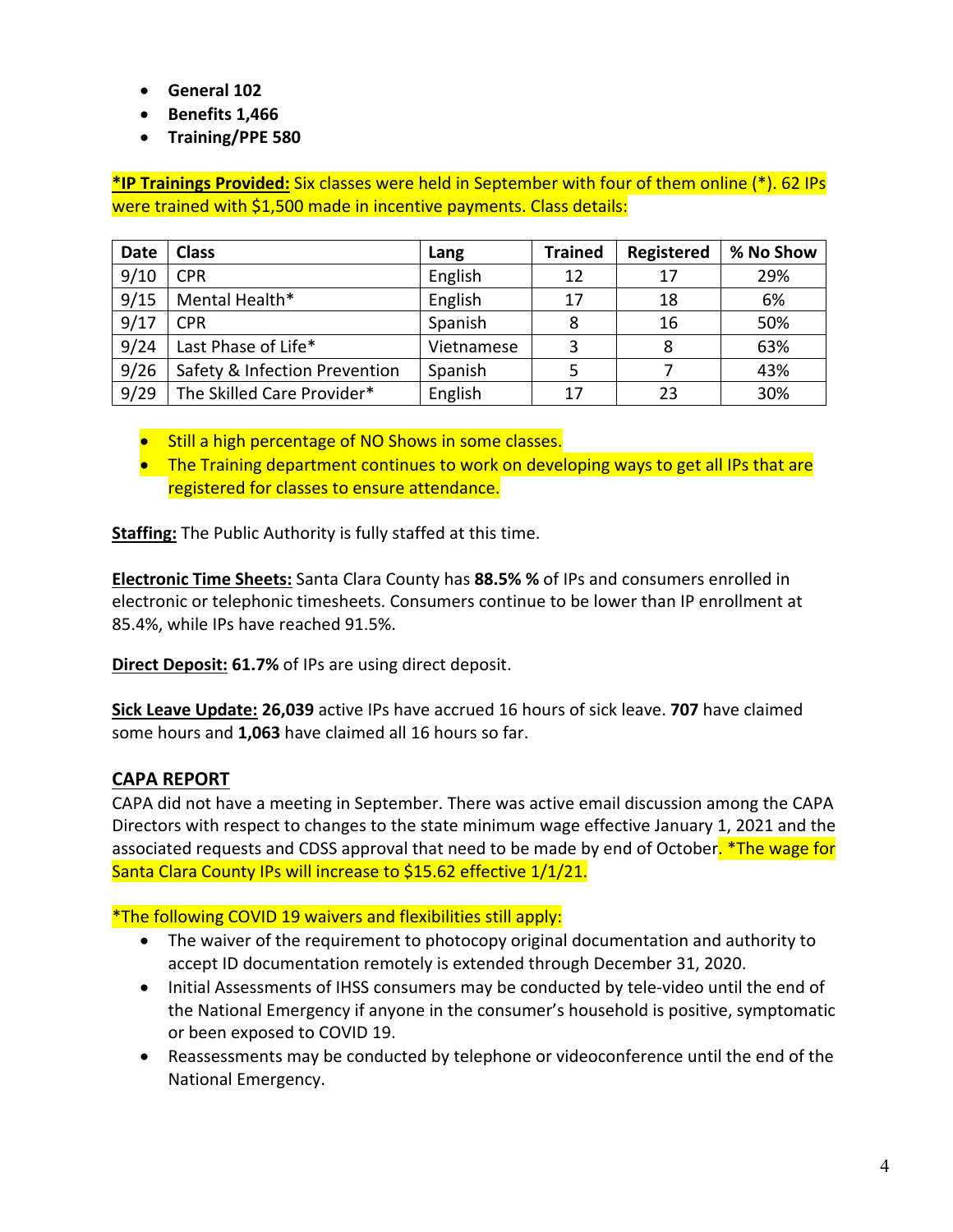- Application Forms with self-attestations may be accepted until December 31, 2020 from applicants, recipients, and/or their authorized representatives in lieu of original signatures except SOC 321 (Paramedical Services), SOC 839 (IHSS Designation of Authorized Representative), and SOC 862 (IHSS Consumer Request for Provider Waiver).
- Authorization of IHSS without Health Care Certification Form (SOC 873) until December 31, 2020 plus additional 45 days for "good cause" delay of submission.
- Emergency Provider Backup Systems remain in effect through December 31, 2020 with the \$2 wage differential and as Remains in effect through December 31, 2020.
- COVID Paid Provider Sick Leave one-time benefit remains in effect through December 31, 2020.
- Video conferencing authorized in lieu of face-to-face visits for QA and PI home visits until December 31, 2020.

## **California IHSS Consumer Alliance Report (CICA):**

- $\bullet$  Janie Whiteford announced the CICA call that is scheduled for, Wednesday October 21st at 10am and encouraged all members to attend.
- Charlie Bean, Admin for CICA is in the hospital and currently not working.
- CICA is working on completing six webinars to share with advisory boards.
- Janie asked and motioned for the approval of the annual CICA membership renewal of \$1000.00, seconded by Bob Stroughter and Beverly Lozoff, vote was unanimous.

## **Report from Social Services Agency:**

- Terri Possley reported that the hard cut‐off date for EVV is November 16, 2020.
- After 11/16 no more paper timesheets in Santa Clara County.
- Terri announced to her staff for "all hands-on deck" to enroll new consumers on the spot, via home visits and on the phone.
- Terri reported that the 6 clerical staff reported this new task to the Union and called for a 'cease & desist'.
	- o These 6 clerical staff stated that "it is not in their job description".
	- o Terri will be having a meeting next week about this issue to try to resolve.
	- o All other counties are very happy with the results of having all on EVV.
- Terri announced better news with the IHSS budget. There has been one identified position-Data Office Specialist, which may be cut. There are 26 newly approved positions but they are frozen until the revised budget is presented.
- Terri received a letter from the State that Santa Clara county was not in compliance with the overdue re‐assessments.
	- $\circ$  Terri submitted a plan for the entire year, and at his time they are in compliance as long as staff levels stay the same; they continue working diligently to remain in compliance.
- Supervisor Cindy Chavez requested supplemental information on IHSS phone calls and activity. Terri stated:
	- $\circ$  There were 1461 calls in a work week, with 12 agents on the phone which equals  $\sim$ 122 calls per agent.
	- o The current hold time is about 5 minutes, 37 seconds.
	- $\circ$  In some cases, the hold time may reach a maximum of 20-26 minutes but this is usually due to translation assistance via the Language Line.